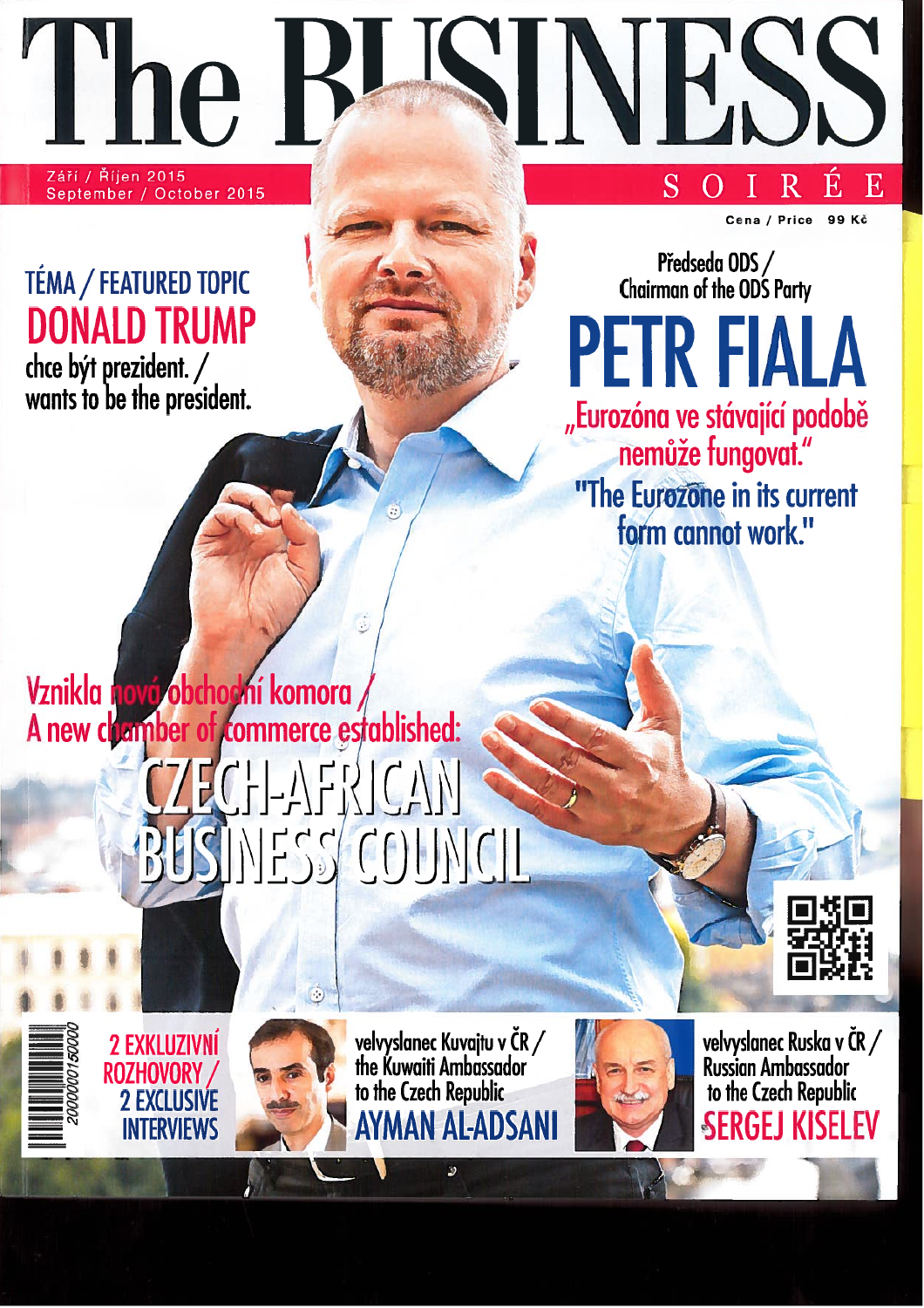



John Nienaber (ACE South Africa), Simona Dvořáková (oficiální tvář Beauty & Golf Tour), Allan Stanton (Gulfstream), Eric Watson (novozelandský podnikatel). / John Nienaber (ACE South Africa), Simona Dvořáková (the official face of the Beauty & Golf Tour), Allan Stanton (Gulfstream), Eric Watson (an organizer of the New Zealand stage of the tour).

Vítězný tým / The winning team: Tomáš Pražák (The Clinic), Patricia Krausová (Beauty & Golf Tour), Ryan Alborough (African Eastern), Tom Luig tGGAI.

## **BEAUTY & GOLF TOUR 2015** se letos představilo i Praze.

Podpora golfové turistiky a mezinárodního obchodu za účasti světových golfistůbyznysmenů a majitelů firem doprovázených skupinou golfistek je stěžejní ideou unikátního konceptu Beauty & Golf Tour, který v rámci svého 3. ročníku zavítal do Česka. Organizátorem akce byla dubajská společnost Escape Event Management.<br>Pražské kolo, na které jeho účastníky dopravil svým private jetem Gulfstream, partner akce, se uskutečnilo ve spolupráci s obchodní komorou Czech-Gulf Business Council a společností Sotheby's International Realty. Mezi další partnery se rovněž zařadily firmy Preciosa, Scuderia Praha, STOPKA Exclusive Living, Bang & Olufsen ai.



Start, Foto / Photo: Escape

Pripravila redakce /

Prepared by Editorial